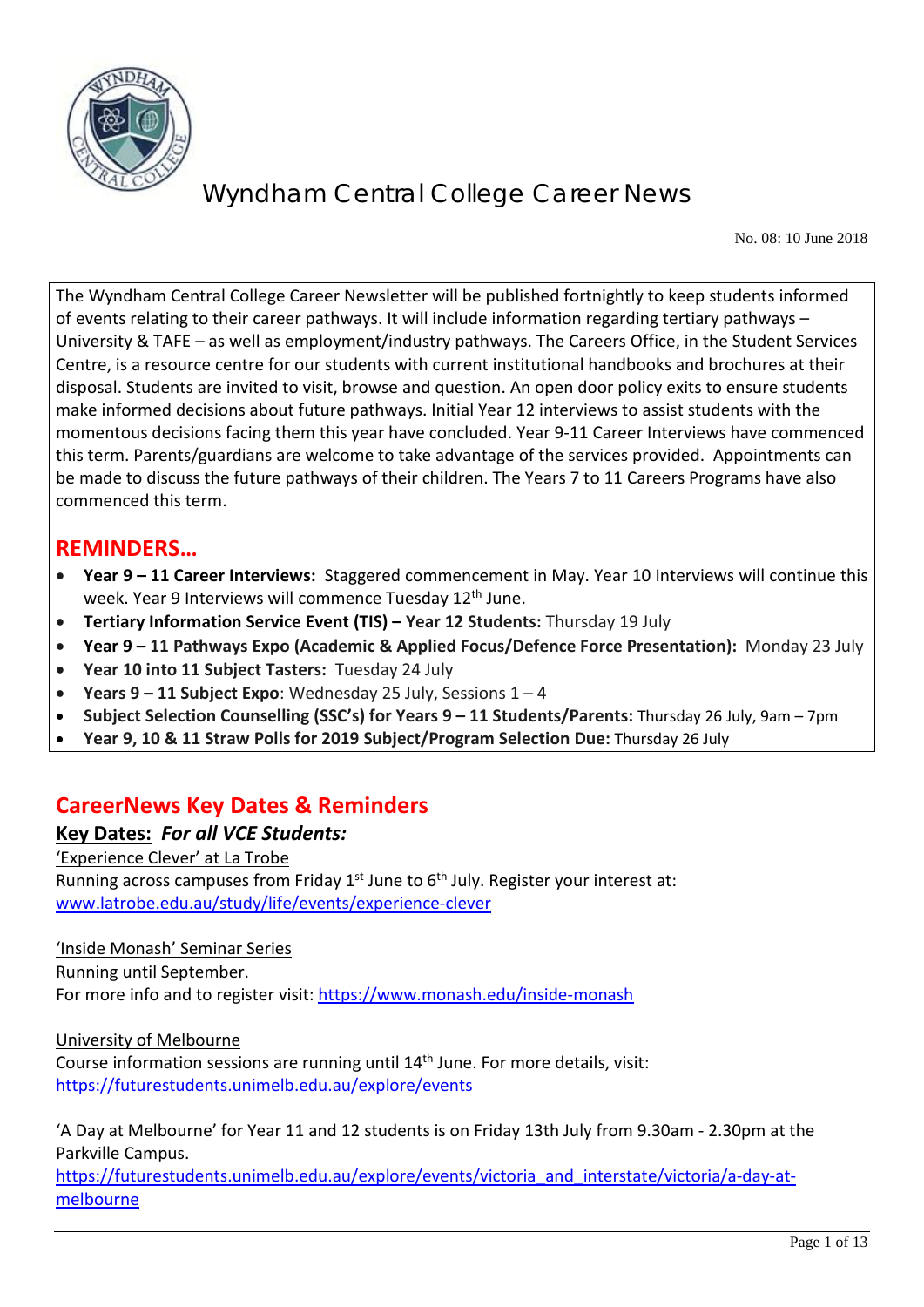

No. 08: 10 June 2018

Federation University 'VCE Study Days'

When:  $3rd - 5<sup>th</sup>$  July. For details visit:

[https://federation.edu.au/future-students/study-at-feduni/information-sessions-and-events/vce-study](https://federation.edu.au/future-students/study-at-feduni/information-sessions-and-events/vce-study-skills-day)[skills-day](https://federation.edu.au/future-students/study-at-feduni/information-sessions-and-events/vce-study-skills-day)

### **Key Dates:** *For all Students:*

'A Day in the Life' Career Exploration Days at Box Hill Institute For further information visit: [https://www.eventbrite.com.au/e/a-day-in-the-life-of-a-creative-artist](https://www.eventbrite.com.au/e/a-day-in-the-life-of-a-creative-artist-tickets-44005271953)[tickets-44005271953](https://www.eventbrite.com.au/e/a-day-in-the-life-of-a-creative-artist-tickets-44005271953)

#### 'DeakInspire'

An event specially designed to inspire, motivate and engage students in Years 10, 11 and 12 at Deakin University. Melbourne 3rd July and Geelong 5th July. For details visit: <http://www.deakin.edu.au/about-deakin/events/deakinspire>

#### Health Information Sessions at Deakin

During July, learn about placements, study tours, online resources, and Deakin's facilities. To find out more visit:<http://www.deakin.edu.au/health/health-events>

Holmesglen Institute Open Day Thursday 21st June from 5pm – 6pm. You will need to book online: <http://www.holmesglen.edu.au/open>

#### **Reminders:** *For all VCE Students:*

Melbourne Career Expo When: Friday 20<sup>th</sup> to Sunday 22<sup>nd</sup> July For further details, visit:<http://www.careerexpo.com.au/attend/event-details>

Community Achiever Program (CAP) at ACU Applications for 2019 close 31<sup>st</sup> July. For further information, see Mrs Karlovic asap. [http://www.acu.edu.au/study\\_at\\_acu/pathways\\_and\\_entry\\_schemes/year\\_12\\_student\\_entry/early\\_entry](http://www.acu.edu.au/study_at_acu/pathways_and_entry_schemes/year_12_student_entry/early_entry)

Experience Days at Federation University Science, IT & Engineering – 14th June. For more info, call: 1800 FED UNI (1800 333 864).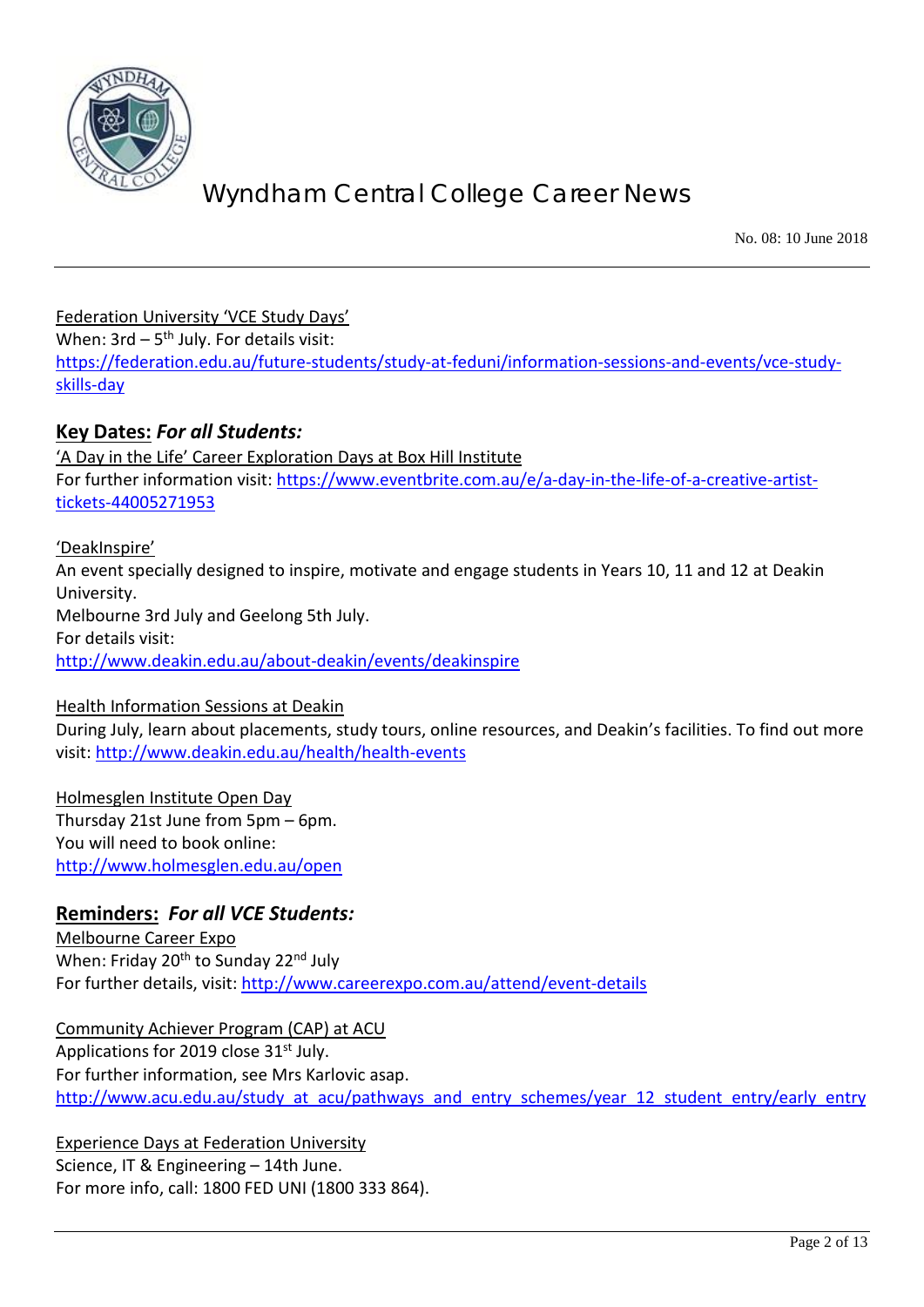

No. 08: 10 June 2018

### **News & Updates**

#### **Discovering Design at Swinburne**

For students curious about the world of design, passionate about learning and interested in a creative future.

During this creative school holiday program, participants will develop a design portfolio, broaden their problem-solving and design-thinking skills and work in teams, just like a real design studio. Students will also have the opportunity to meet Swinburne staff and learn about design careers, courses and pathways. When: 10-13 July 2018

Time: Registration from 9.00am (for 9.30am start)

Where: Hawthorn campus - Room FS401, Swinburne Innovation Precinct.

Places are limited, so for pricing and details visit: [https://www.eventbrite.com.au/e/discover-design](https://www.eventbrite.com.au/e/discover-design-swinburne-tickets-44129998012)[swinburne-tickets-44129998012](https://www.eventbrite.com.au/e/discover-design-swinburne-tickets-44129998012)

#### **Monash Update**

#### **Information Evenings**

In addition to the 'Inside Monash' seminar series, Monash are running information evenings at certain locations across Victoria. At these sessions you can learn about:

- Monash undergraduate courses
- International opportunities
- The application process
- Scholarships and fees
- SEAS and the Monash Guarantee
- Accommodation options

Coming up this month, Monash will be visiting Ballarat on the  $12<sup>th</sup>$  of June and Geelong on the  $18<sup>th</sup>$  of June. Next month in August Monash will be visiting Albury on the 14<sup>th</sup> and Sale on the 21<sup>st</sup> of August, then there will be a general pathways session on the 23<sup>rd</sup> of August at their Caulfield campus.

<https://www.monash.edu/information-evenings>

#### **School Holiday Tours**

You will find there are many school holiday information sessions, seminars and tours at various institutions during the school holidays. This provides a great opportunity to get a feel for the institution, its facilities, accommodation options and course information.

Monash University are running school tours for prospective students and their parents during the July school holidays at their Clayton campus. In July, the dates are; Friday 6th, Monday 9th, Friday 13th, Monday 16th and Friday 20th. The tours commence at 10am and online bookings can be made at: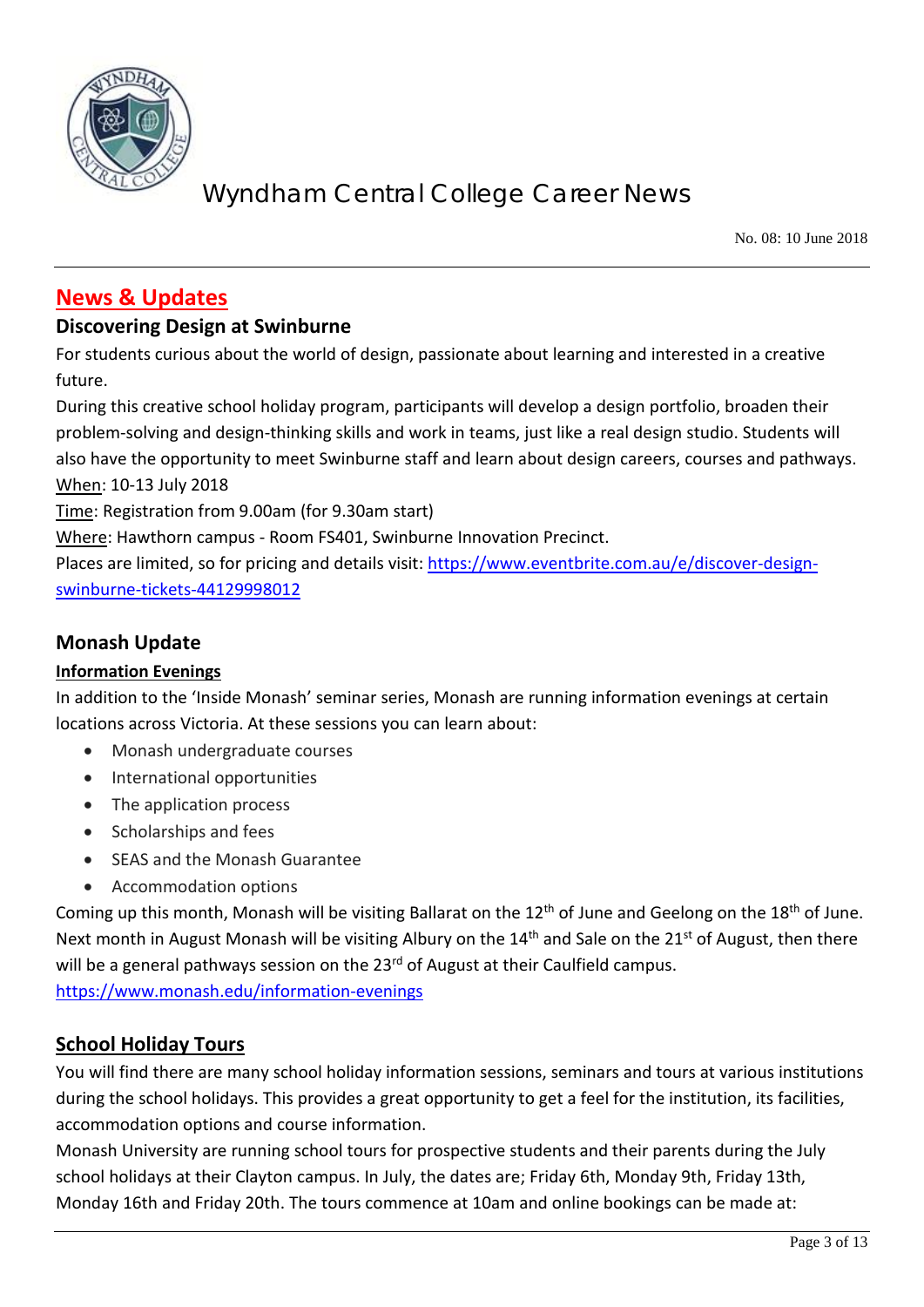

No. 08: 10 June 2018

[https://www.monash.edu/study/why-choose-monash/information-for-schools-and-teachers/campus](https://www.monash.edu/study/why-choose-monash/information-for-schools-and-teachers/campus-tours#scheduled)[tours#scheduled](https://www.monash.edu/study/why-choose-monash/information-for-schools-and-teachers/campus-tours#scheduled)

Monash science precinct tours at the Clayton campus are also running on the 3rd, 5th, 10th and 12<sup>th</sup> of July. Be sure to register at:<https://www.monash.edu/science/about/events>

#### **Monash Business School Open House**

Monash Business School are holding an open day at their city location, so why not find out what it would be like to study in Melbourne's CBD.

You'll learn about Business and Commerce courses offered including double degree options, meet current students and ask them about studying abroad, internships and university life. When: Sunday 12 August Time: 11am – 3pm Location: Level 7, 271 Collins Street, Melbourne For more information, email:

buseco-student[-recruitment@monash.edu](mailto:recruitment@monash.edu)

#### **Course for Jazz Instrumentalists, Jazz Voice and Popular Voice Students**

A 2-day course at Monash where you will explore the performance and ensemble processes helping build your skills required to audition for entry to the Sir Zelman Cowen School of Music. When: Sat 25<sup>th</sup> & Sun 26th August 2018 Time: 10am – 3pm Where: Sir Zelman Cowen School of Music, Clayton campus Cost: \$330 Register at:<https://shop.monash.edu/audition-course-jazz-studies-and-popular-voice.html>

### **RMIT Update**

#### **Elite Athlete Entrance Program**

RMIT are introducing an alternative entry scheme to applicants who are elite or emerging athletes where training and/or competitive commitments have significantly affected their academic performance in Year 11 and/or Year 12. Applicants could gain admission to a program at RMIT with an ATAR five points below the clearly-in.

Eligibility is based on competition at a state, national or international level. Students must provide evidence of the impact their sporting commitments have had on their secondary education. Applications from elite athletes, coaches and sports officials will be considered, taking into consideration academic results, community or voluntary activity and motivation for further study.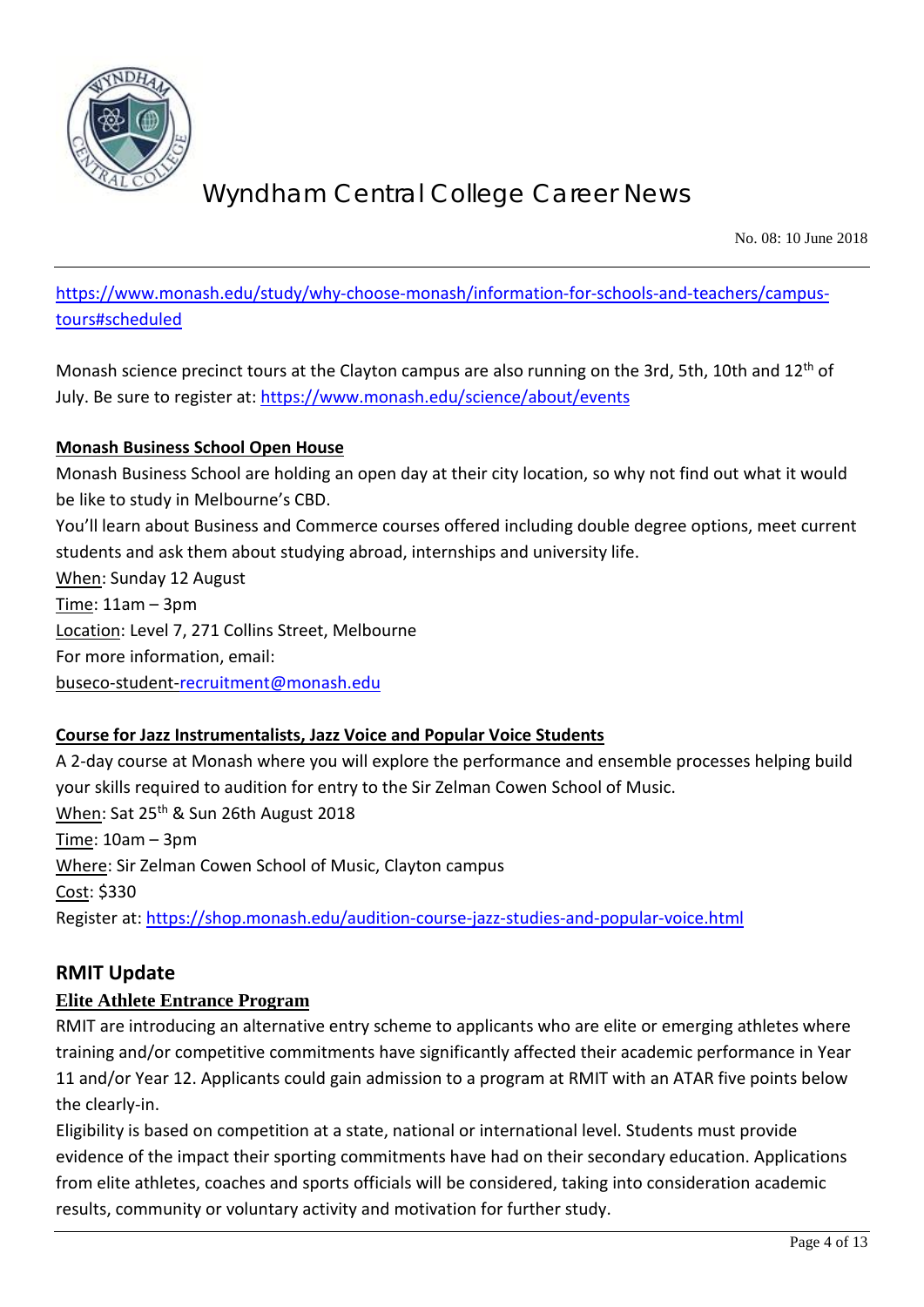

No. 08: 10 June 2018

Successful applicants will have access to scholarships and flexible study assistance once they are enrolled at RMIT.

Applications can be made on the RMIT website and must be received by Sunday 16 December 2018 for Semester 1, 2019.

#### **'Girledworld World of Work Summit'**

RMIT will be the new hosts for the annual 'Girledworld World of Work Summit'.

This event is STEM-based (Science, Technology, Engineering and Mathematics) and will see hundreds of secondary school girls (Years 9 - 12) attend two full days of enterprise skill-building, career planning and real world problem solving. Why not join a group of future female change makers from across Australia and learn from influential speakers, founders and role models? These 'Future of Work' sessions will help you gain micro-credentials in critical thinking and design thinking. A unique weekend programme providing access to world-shaping STEM and leadership training! When: Saturday 16th & Sunday 17th June 2018

Times: 9:30am – 5:00pm

Where: RMIT City campus, Building 80, 445 Swanston St Melbourne.

For details and tickets:

<https://www.eventbrite.com.au/e/girledworld-wow-summit-2018-tickets-43692646883>

#### **ACU Update**

#### **ACU University Experience Day – Registrations open!**

Get a taste of life at ACU by meeting academic staff and current students and sample the degree of your choice by participating in a hands-on workshop.

You can choose two workshops from a range of ACU study areas including; nursing, midwifery, business, paramedicine, education, physiotherapy, psychology, public health, exercise science, theology and lots more!

When:

Melbourne - Tuesday 3rd July

Ballarat - Thursday 5th July

Make sure you register:

[http://www.acu.edu.au/student\\_experience/student\\_life/experience\\_uni\\_before\\_you\\_start/university\\_ex](http://www.acu.edu.au/student_experience/student_life/experience_uni_before_you_start/university_experience) [perience](http://www.acu.edu.au/student_experience/student_life/experience_uni_before_you_start/university_experience)

#### **Passion for Law or Business?**

If you're currently in Year 12 and passionate about studying law or Business, ACU's Passion for Law (P4L) and Passion for Business (P4B) programs offer students an early competitive edge with the opportunity to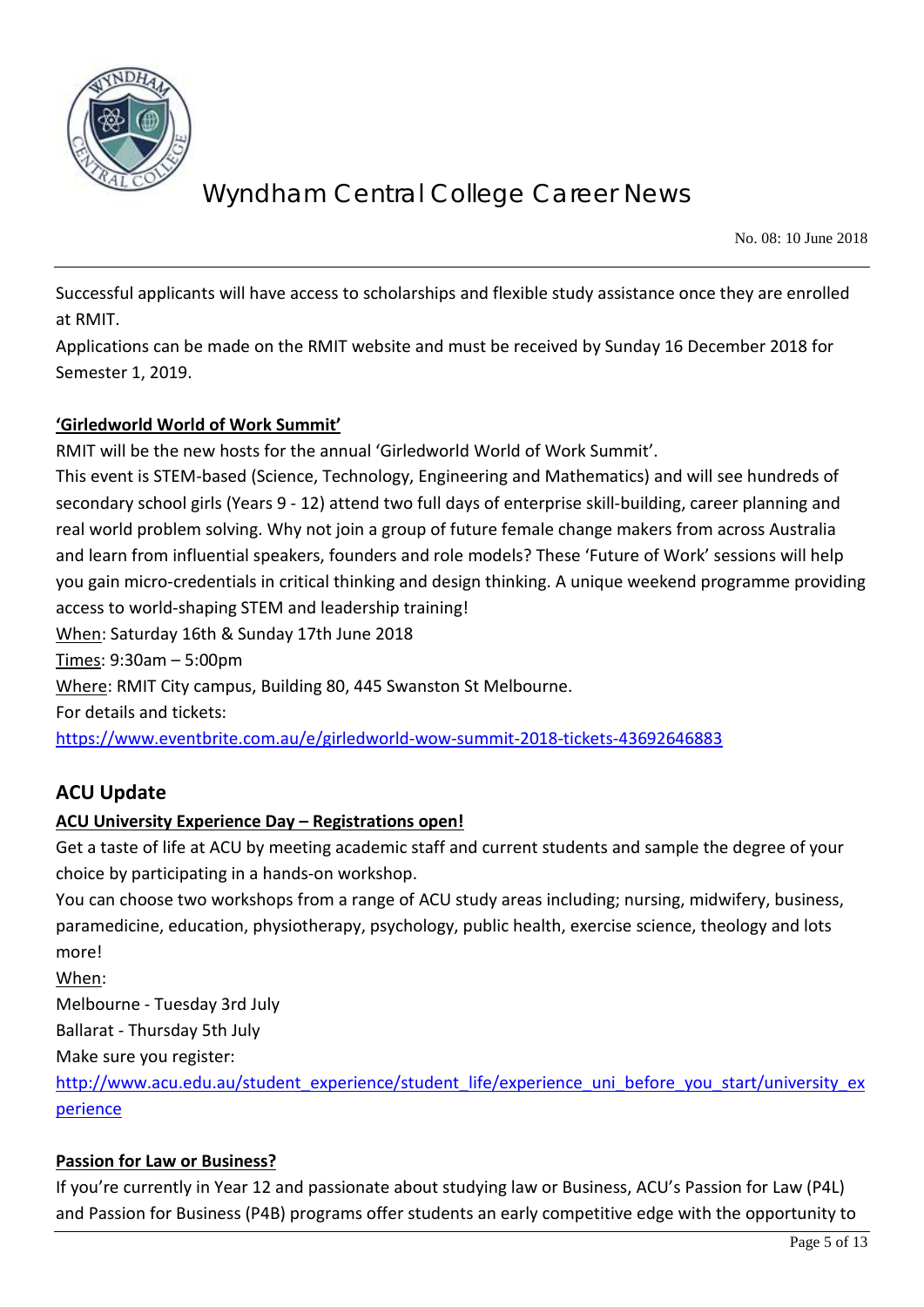

No. 08: 10 June 2018

apply for early entry. ACU understands that there's more to you than your exam results and your passion and commitment counts.

2019 applications are now open.

For a list of the courses and the eligibility and admission criteria please visit:

*Law -*

http://www.acu.edu.au/about\_acu/faculties, institutes and centres/law and business/school of law/p assion for law early entry program/what is passion for law

#### *Business -*

[http://www.acu.edu.au/about\\_acu/faculties,\\_institutes\\_and\\_centres/law\\_and\\_business/school\\_of\\_busine](http://www.acu.edu.au/about_acu/faculties,_institutes_and_centres/law_and_business/school_of_business/passion_for_business) ss/passion for business

#### **La Trobe Update**

#### **New Medical Degree (Rural)**

With the Federal Government's plan to solve the state's rural doctor shortage, La Trobe have just announced they will be offering a new medical rural degree in collaboration with Melbourne University. From 2019, the first cohort of students will commence the new Bachelor of Medical Science (Medical) undergraduate degree taught by La Trobe at Bendigo and Albury-Wodonga campuses. Those who successfully complete the course will then be guaranteed entry into the University of Melbourne's new Doctor of Medicine (Rural) postgraduate degree based in Shepparton.

#### **La Trobe Aspire Applications Open Soon**

La Trobe's Aspire Program rewards the skills and knowledge students have gained through community contribution with a conditional early offer.

Successful applicants will experience university life at La Trobe at special on-campus events before their year at university commences. They will receive support for exams, assistance with VCE revision, attend lectures in the September school holidays, have access to extensive library and campus resources and participate in LaTrobe's 'Enrichment Program'.

Applications are now open and close on the  $31<sup>st</sup>$  of August.

To learn more, visit:

<https://www.latrobe.edu.au/study/aspire/how-to-apply>

#### **Holmesglen Update**

#### **2019 Subsidised TAFE Courses**

Holmesglen courses now selected for inclusion in the 'Free TAFE for Priority Courses' program' are:

*Non-apprenticeship courses -*

- Certificate IV/Diploma/Advanced Diploma in Accounting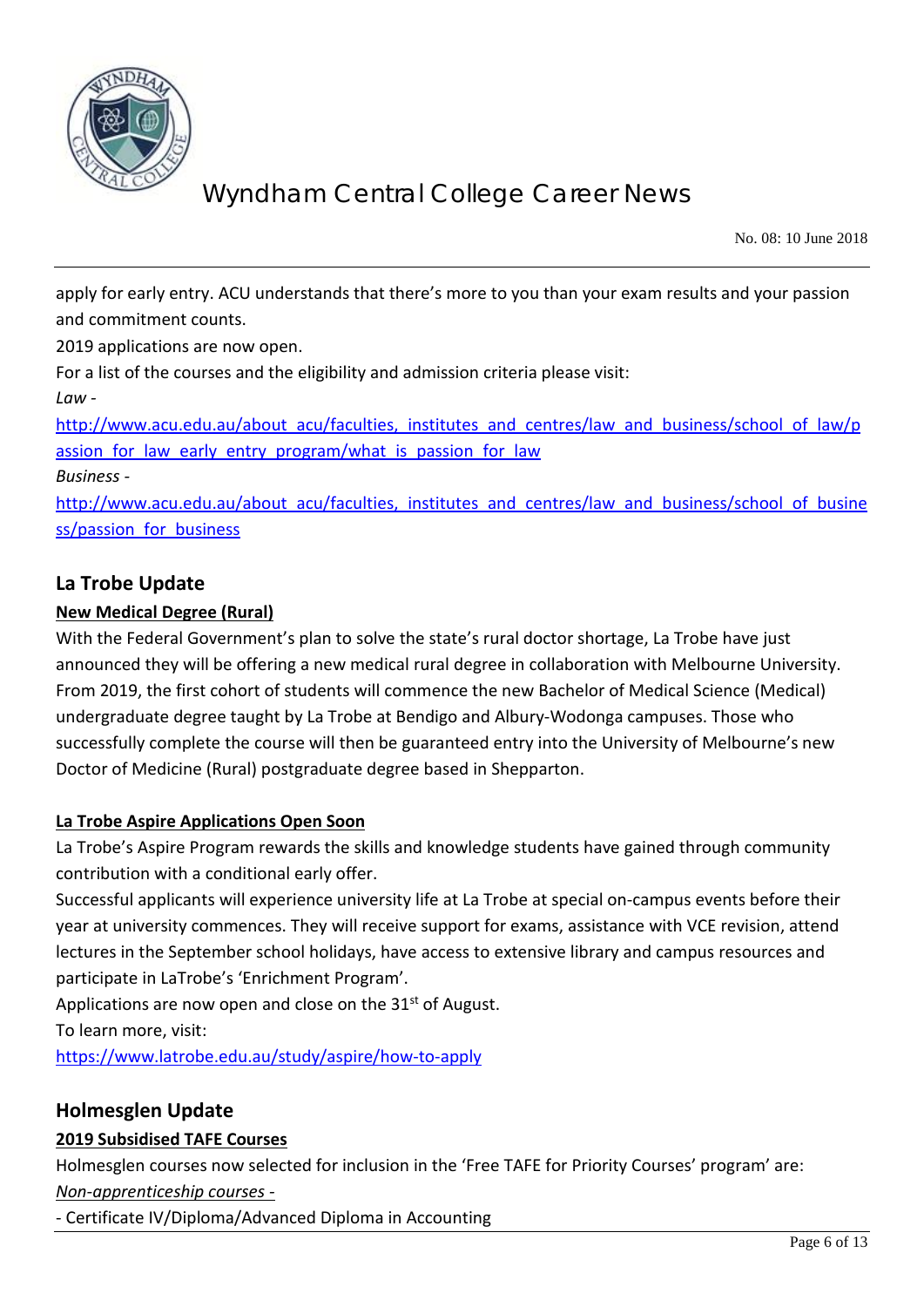

No. 08: 10 June 2018

- Certificate III/IV in Allied Health Assistance
- Certificate IV/Diploma in Building and Construction (Building)
- Certificate III in Civil Construction
- Certificate III/IV/Diploma in Community Services
- Certificate IV in Disability
- Certificate III/IV in Education Support
- Certificate IV in Engineering
- Certificate III in Hospitality
- Certificate III in Individual Support Certificate IV in Mental Health
- Diploma of Nursing
- Certificate IV in Plumbing and Services

#### *Apprenticeship pathway courses -*

- Certificate II in Electrotechnology (Career Start)
- Certificate II in Engineering Studies
- Certificate II in Furniture Making
- Certificate II in Horticulture
- Certificate II in Plumbing (Pre-apprenticeship)
- Certificate II in Printing and Graphic Arts (General)

Students under 20 years old, or enrolling in a course at a higher level than previously completed are eligible to apply. This initiative is only offered once, so it is important that you consider your training choice carefully.

For more information, please enquire with Louise Campisano at: [student.recruitment@holmesglen.edu.au](mailto:student.recruitment@holmesglen.edu.au)

### **Melbourne Polytechnic Update**

#### **New courses 2019**

Melbourne Polytechnic are offering three new courses next year; Certificate III in Barbering, Certificate IV in Cyber Security, Certificate II Building & Construction (Painting & Decorating, Wall & Ceiling Lining).

#### **First Year Bachelor Subjects for Year 12 Students**

Melbourne Polytechnic offers first year bachelor subjects to year 12 students to help boost their ATAR result and gain credit points towards a Melbourne Polytechnic Bachelor Degree. Subjects offered are in; Early Years Education, Engineering, Songwriting and Music Production.

For more information on these new courses and bachelor subjects, please email: [studentrecruitment@melbournepolytechnic.edu.au](mailto:studentrecruitment@melbournepolytechnic.edu.au)

Page 7 of 13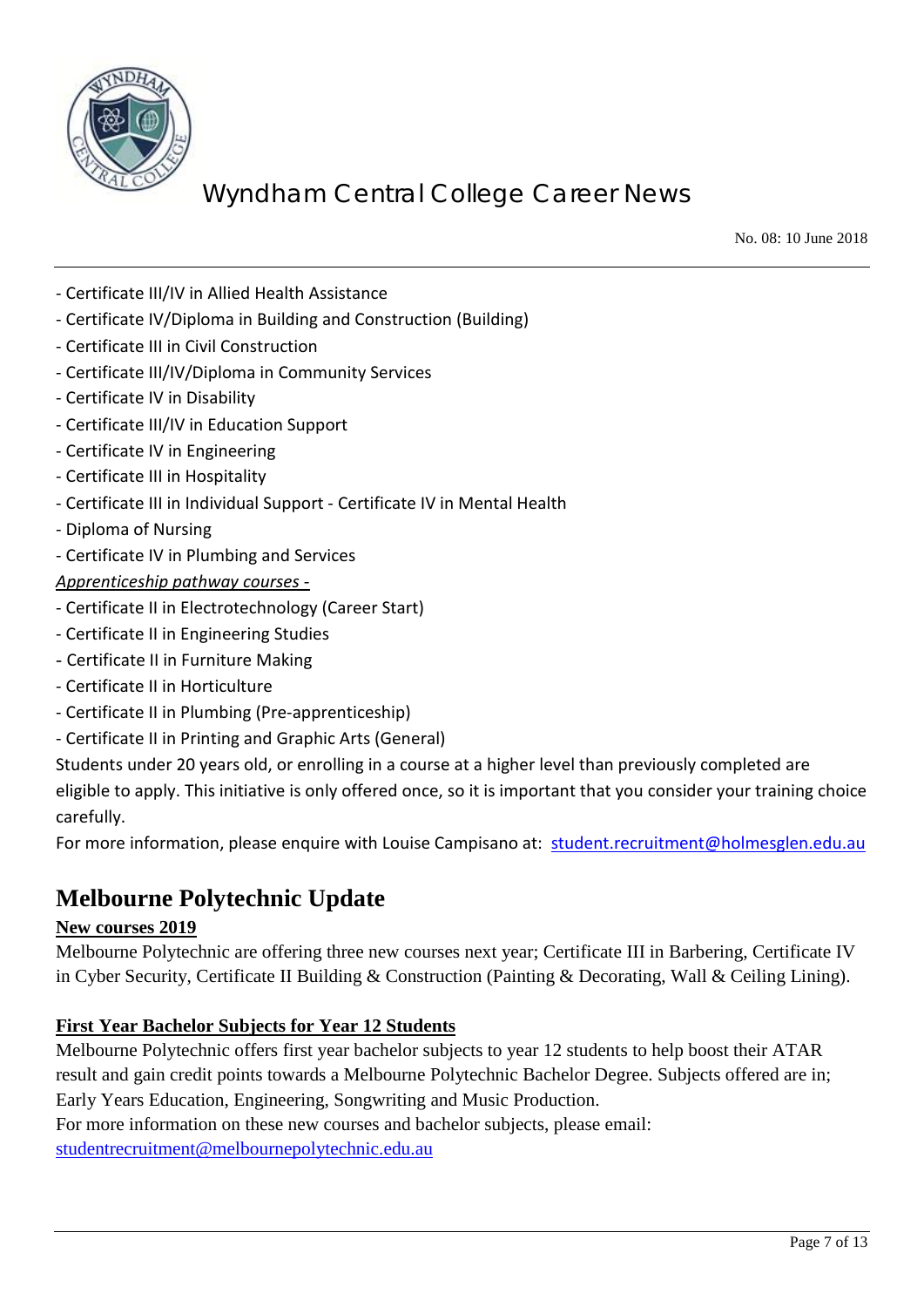

No. 08: 10 June 2018

### **Murrup Barak Experience & Leadership Camp**

An annual camp for Year 11 & 12 Aboriginal and Torres Strait Islander students intending to complete VCE and interested in going to university. Accommodation, transport to the camp and activities are all covered by Murrup Barak and running weekend of Sunday the 19<sup>th</sup> of August.

To confirm details & further information visit: [https://murrupbarak.unimelb.edu.au/study/future](https://murrupbarak.unimelb.edu.au/study/future-students/undergraduate-study/camps)[students/undergraduate-study/camps](https://murrupbarak.unimelb.edu.au/study/future-students/undergraduate-study/camps)

### **Become a Volunteer!**

Doing volunteer work post school is another way to help you explore the world of work and gain a good perspective on your career goals. Employers like to see applicants who have demonstrated motivation, initiative, enthusiasm, and who have a genuine interest in helping other people.

Here are some organisations and websites you can make contact with:

- The Brotherhood of St Laurence <https://www.bsl.org.au/support/volunteer/current-vacancies/>
- Go Volunteer<https://govolunteer.com.au/volunteering-organisations>
- Seek Volunteer<https://www.volunteer.com.au/>
- Volunteering Australia<https://www.volunteeringaustralia.org/>

The Center for Volunteering [https://www.volunteering.com.au/for-volunteers/volunteer](https://www.volunteering.com.au/for-volunteers/volunteer-contacts/volunteer-overseas/)[contacts/volunteer-overseas/](https://www.volunteering.com.au/for-volunteers/volunteer-contacts/volunteer-overseas/)

### **Quick Links:**

- A handy career planning resource <http://blog.careerhq.com.au/>
- Home support tool for parents and carers It has been found that information for parents is highly sought after when it comes to helping their children with their career choices. MyFuture has developed a page of helpful information to help parents and carers with their child's career development. Assisting with; practical support, self-awareness, opportunity awareness, decision making and transition support are the four key focus areas on this website. This one is definitely worth a visit.<https://myfuture.edu.au/footer/assist-others/assist-your-child>

### **Industry Focus - Arts Musician**

Musicians can write, arrange, orchestrate, perform, record and conduct musical compositions. A musician may perform a variety of tasks depending on their area of specialisation. It is helpful to be have skills and flair with music i.e. a mastery of one or more styles of music such as classical, jazz or pop as well as selfconfidence, motivation, dedication, determination, good concentration and communication skills and overall stamina for performance.

There are a variety of specialisations in the music industry and these can include: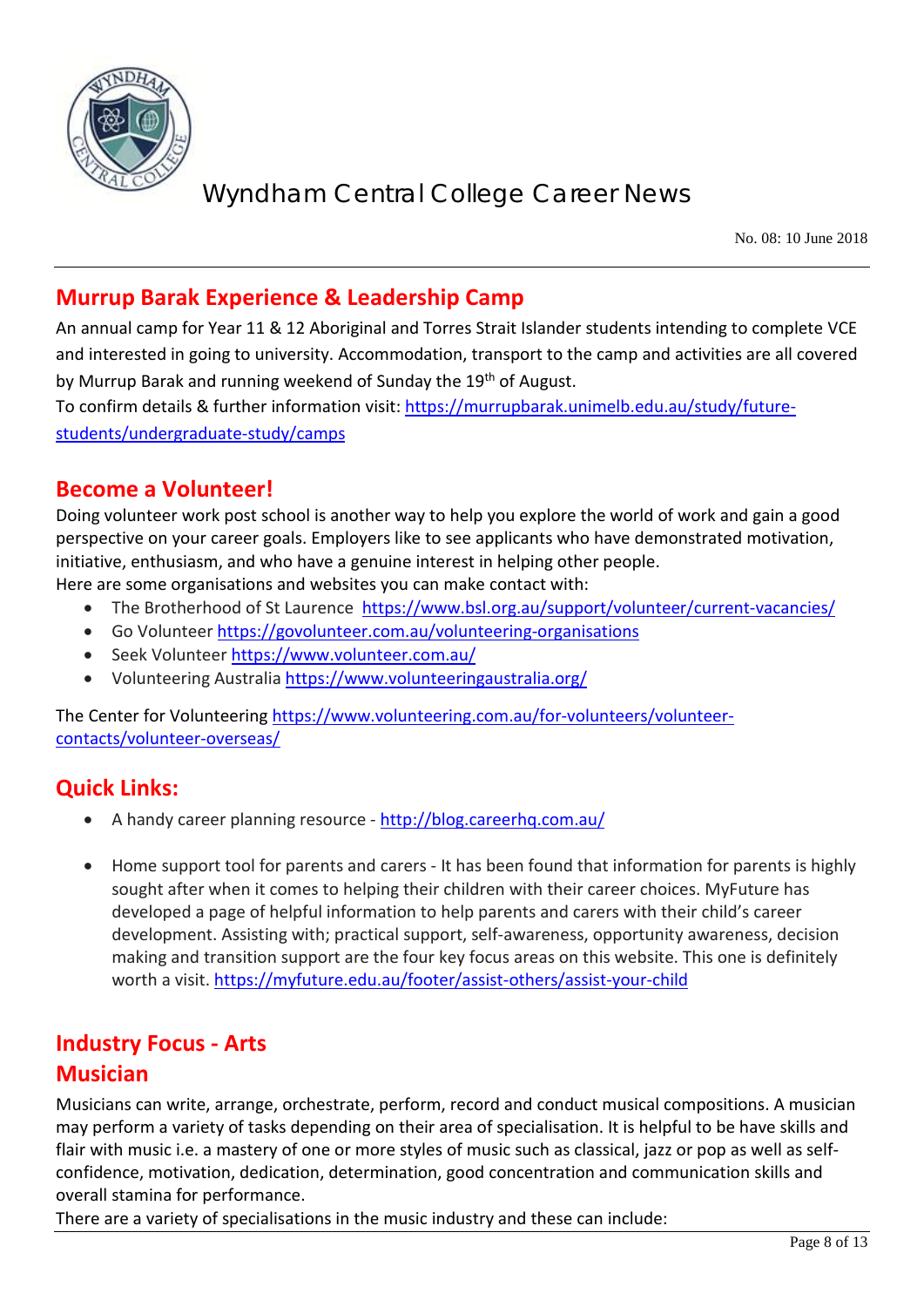

No. 08: 10 June 2018

- **Music Arranger –** transcribers musical compositions or melodic lines to adapt and modify them for particular performance formats, such as orchestras, bands, choral groups or solo performance. People with these skills may proceed to a number of jobs, including music teacher, music director, conductor or record producer.
- **Music Critic –** is employed by media publishers to report on the performing arts. Local areas usually have part-time critics who report regularly on performances and visiting artists in the local media.
- **Musicologist**  interprets musical history and style. Musicologists generally work as lecturers.
- **Performing Musician/Instrumentalist –** may play one or more instruments in recital performances. This may be in accompaniment only, or as a member of an orchestra, band or musical group, including chamber ensembles. Musicians spend a number of hours each day in private practice to prepare music for rehearsals and performance. They may record backing tracks and programme electronic devices to be used in performance. Musicians may need to listen to and analyse music in either written or recoded form to build their repertoire. They also need to prepare and maintain their instruments for peak performance. They may compose and write music and lyrics or combine and/or arrange music across a number of styles, including classical, pop, jazz, folk, country show music and various forms of dance music.
- **Vocalist –** may work solo, with an accompanist or with bands, ensembles, orchestras or in concert opera. Work can be on a casual or permanent basis. Vocalists develop a repertoire and many specialize in a particular style or work on stage, radio or television. They may entertain as soloists, perform in a group or play an instrument. Vocalists need to train and develop their voice and capacity to sing, as well as develop presentation and performance skills. They need to be able to understand music and be able to work with bands and orchestras.
- **Classical Musician**  is highly technical and develops a high level of ensemble skills. Classical musicians must develop the ability to adapt to the demands of international conductor and soloists. They develop knowledge of classical, opera and ballet repertoire, and may undertake additional training at music schools overseas.
- **Composer**  creates musical compositions for films, plays, television, concerts and operas. Composers may specialize in one type of music or in compositions of particular instruments. They may write lyrics to accompany the music.
- **Music Conductor** conducts instrumental groups such as symphony orchestras and large bands. Conductors may audition and select members of a group. They choose music to accommodate the groups abilities and to suit different types of performance events. Conductors become familiar with the complete musical score, conduct rehearsals, instruct players on their performances and try to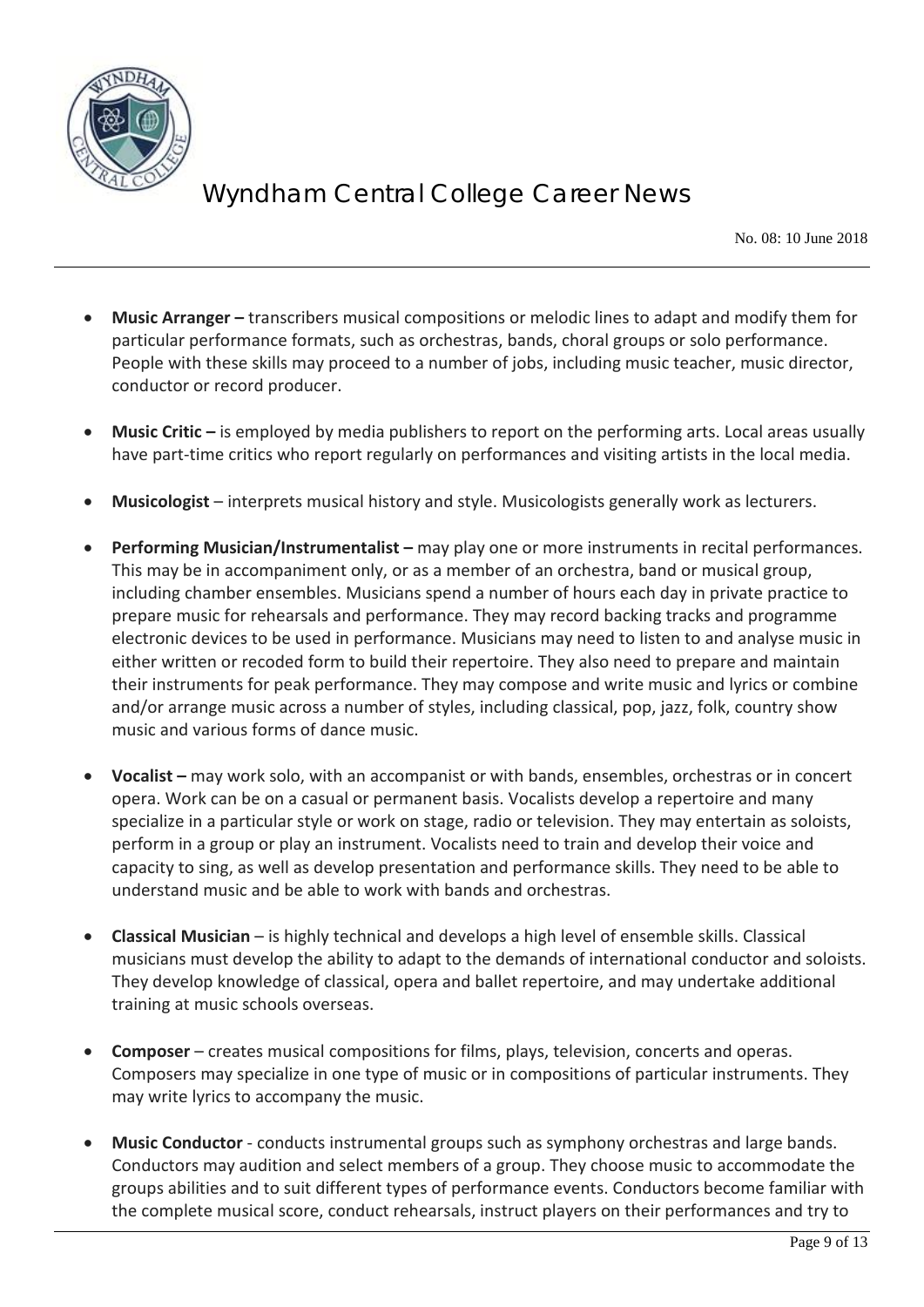

No. 08: 10 June 2018

make the best use of each instrumentalist's talents. They conduct performances in which they control factors such as balance, rhythm, dynamics and timing to create an effect consistent with their own interpretation of the score.

- **Ethnomusicologist** studies music in its cultural context and seeks to understand the relationship between musical cultures. They may work as composers, performers, lecturers or researchers. They usually work within an academic institution such as a university, exploring, studying, researching and writing scholarly articles on music or musicians. Fieldwork in various regions of the world may be required, where they record music from a particular area, ethnic group or performing group.
- **Jazz Musician** often recognised for their superior skills in improvisation. Their ensemble skills are similar to those required in chamber groups.

There is much scope in the music industry with work available across a number of areas. Many musicians are self-employed or engaged through agents. You can become a music or singing teacher and set up your own practice or be appointed to the staff at a primary or secondary school, conservatorium, private music school or university. There are careers available with the Australian Broadcasting Corporation, commercial radio and television stations and Australian Defence Force, as well as work in music librarianship, arts administration, music journalism, music and instrument sales, music and record publishing, music direction and musicological research. A few factors may affect employment in certain companies i.e. government funding and level of activity in the hospitality industry.

To become a musician, you usually have to complete formal training in a chosen musical field, although some musicians are self-taught. You may like to consider a VET qualification in music. Applicants may be required to attend an audition, interview or musicianship/music proficiency theory test. Alternatively, you can become a musician by studying music at university. To get into these courses you usually need to gain your VCE having completed certain prerequisite subjects. Please refer to your chosen course(s) and institution(s) for further entry requirements and latest information.

The table overleaf provides a list of degree's and courses (including VET) in Victoria. Make sure you keep an eye out for up and coming open days at these intuitions, below are some dates to refer to.

- **JMC Academy**: Saturday 25th August from 10am 3pm. [\(https://www.jmcacademy.edu.au/events/open-days\)](https://www.jmcacademy.edu.au/events/open-days)
- **SAE Creative Media Institute** (Melbourne): Saturday 5<sup>th</sup> August from 10am 2pm [\(https://sae.edu.au/news-and-events/events/melbourne-campus-open-day-5-august-](https://sae.edu.au/news-and-events/events/melbourne-campus-open-day-5-august-2018/?date=2018-08-05&id=558)[2018/?date=2018-08-05&id=558\)](https://sae.edu.au/news-and-events/events/melbourne-campus-open-day-5-august-2018/?date=2018-08-05&id=558)
- **Victoria University (Footscray Park):** Sunday 19th August from 10am 3pm <https://openday.vu.edu.au/>
- **The University of Melbourne (Southbank & Parkville):** Sun 19th August from 10am 4pm <https://openday.unimelb.edu.au/>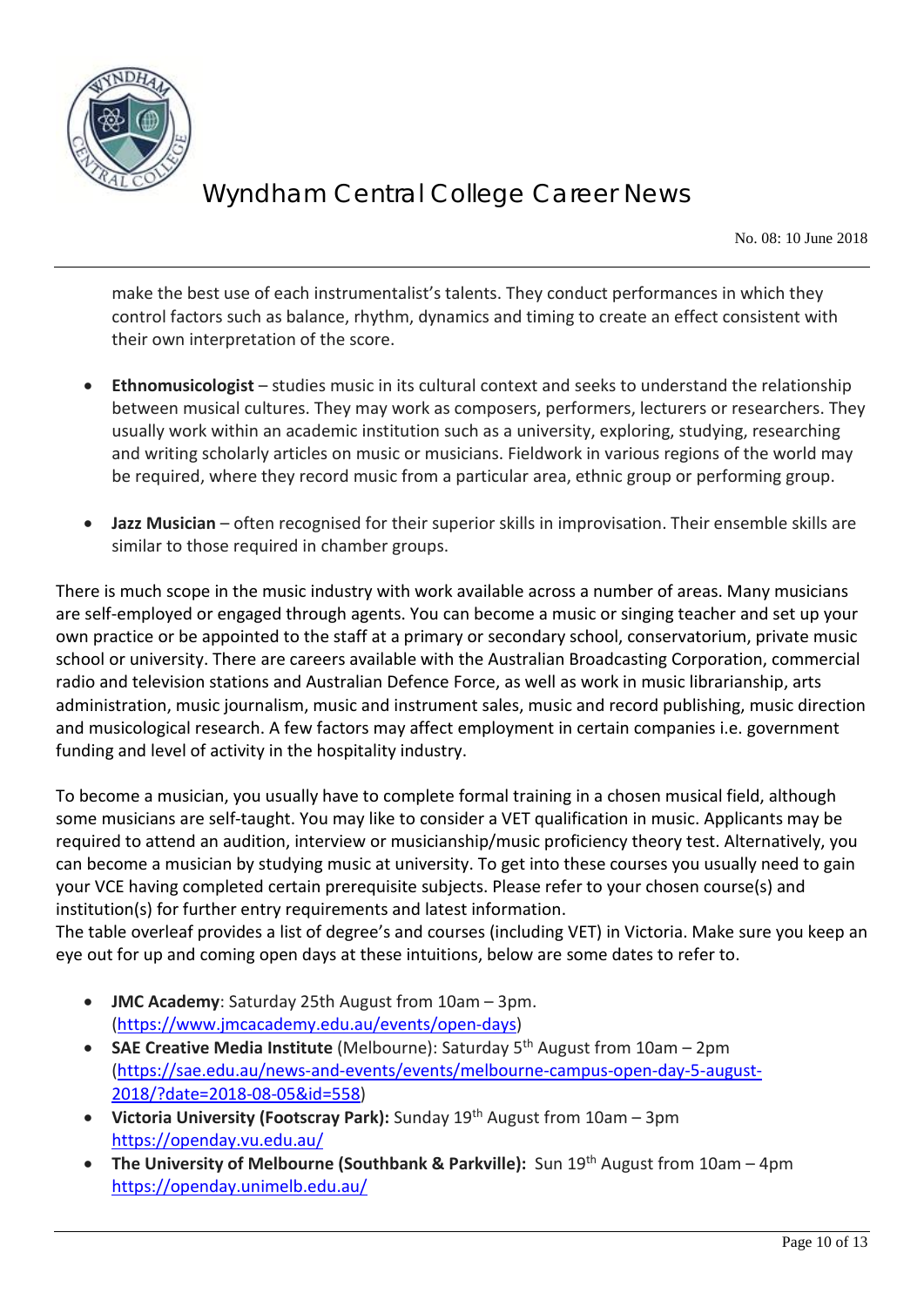

No. 08: 10 June 2018

- **Melbourne Polytechnic (Fairfield):** Sunday 19th August from 10am 4pm <https://www.melbournepolytechnic.edu.au/open-day/>
- **Box Hill Institute (Box Hill):** Sunday 26th August from 10m 3pm [www.boxhill.edu.au/openday](http://www.boxhill.edu.au/openday)
- **RMIT University (Melbourne):** Sunday 12 August from 10am 4pm<http://openday.rmit.edu.au/>
- **Collarts (Australian College of the Arts):** Sunday 8th September, Time: TBA <https://collarts.edu.au/open-day>
- (\*Note: There is also an information evening at Collarts (Fitzroy Campus) Thursday 9th August 6:30-8:30pm).
- **Federation University (Mt Helen - Ballarat):** Sunday 26th August from 10am 3pm <http://federation.edu.au/future-students/study-at-feduni/open-day>
- **Melbourne Polytechnic (Fairfield & Prahan):** Sunday 19th August from 10am- 4pm <https://www.melbournepolytechnic.edu.au/open-day/>
- **Northern College of the Arts and Technology (Preston):** Saturday 25th of August from 10:00 to 3:00pm<http://ncat.vic.edu.au/blog/ncat-community-open-day>

A valuable foundation to consider joining is 'Musicians Union of Australia' <https://musiciansunion.com.au/>

| <b>University and Campuses</b>           | <b>Undergraduate Degree's and University Diploma's</b>          |
|------------------------------------------|-----------------------------------------------------------------|
| <b>Victoria University (Footscray</b>    | Bachelor of Music: 3 years minimum duration                     |
| Park)                                    | Arts and Education - Music (Chancellor's Scholarship): 3 years  |
|                                          | duration                                                        |
|                                          | Bachelor of Education (P-12): 4 years minimum duration          |
| <b>SAE Creative Media Institute</b>      | Bachelor of Audio (Post Production): 2 years minimum duration   |
| (Melbourne)                              | Bachelor of Audio (Studio Production): 2 years minimum duration |
| The University of Melbourne              | Bachelor of Fine Arts (Music Theatre): 3 years minimum duration |
| (Southbank)                              | Bachelor Degree (Honours) in Fine Arts (Music Theatre): 1 year  |
|                                          | minimum duration                                                |
| The University of Melbourne              | Bachelor of Music: 3 years minimum duration                     |
| (Parkville)                              | Bachelor Degree (Honours) in Music: 1 year minimum duration     |
| <b>Melbourne Polytechnic (Fairfield)</b> | Associate Degree in Music: 2 years minimum duration/Bachelor of |
|                                          | Music: 3 years min duration                                     |
|                                          | Associate Degree in Song Writing and Music Production: 2 years  |
|                                          | minimum duration                                                |
|                                          | Bachelor of Song Writing and Music Production: 3 years minimum  |
|                                          | duration                                                        |
| <b>JMC Academy (Bris, Melbourne,</b>     | Bachelor of Bachelor of Music (Songwriting): 2 years minimum    |
| Sydney)                                  | duration                                                        |
|                                          | Diploma of Diploma of Music (Songwriting): 8 months minimum     |
|                                          | duration                                                        |
|                                          | Diploma of Music (Contemporary Performance): 8 months minimum   |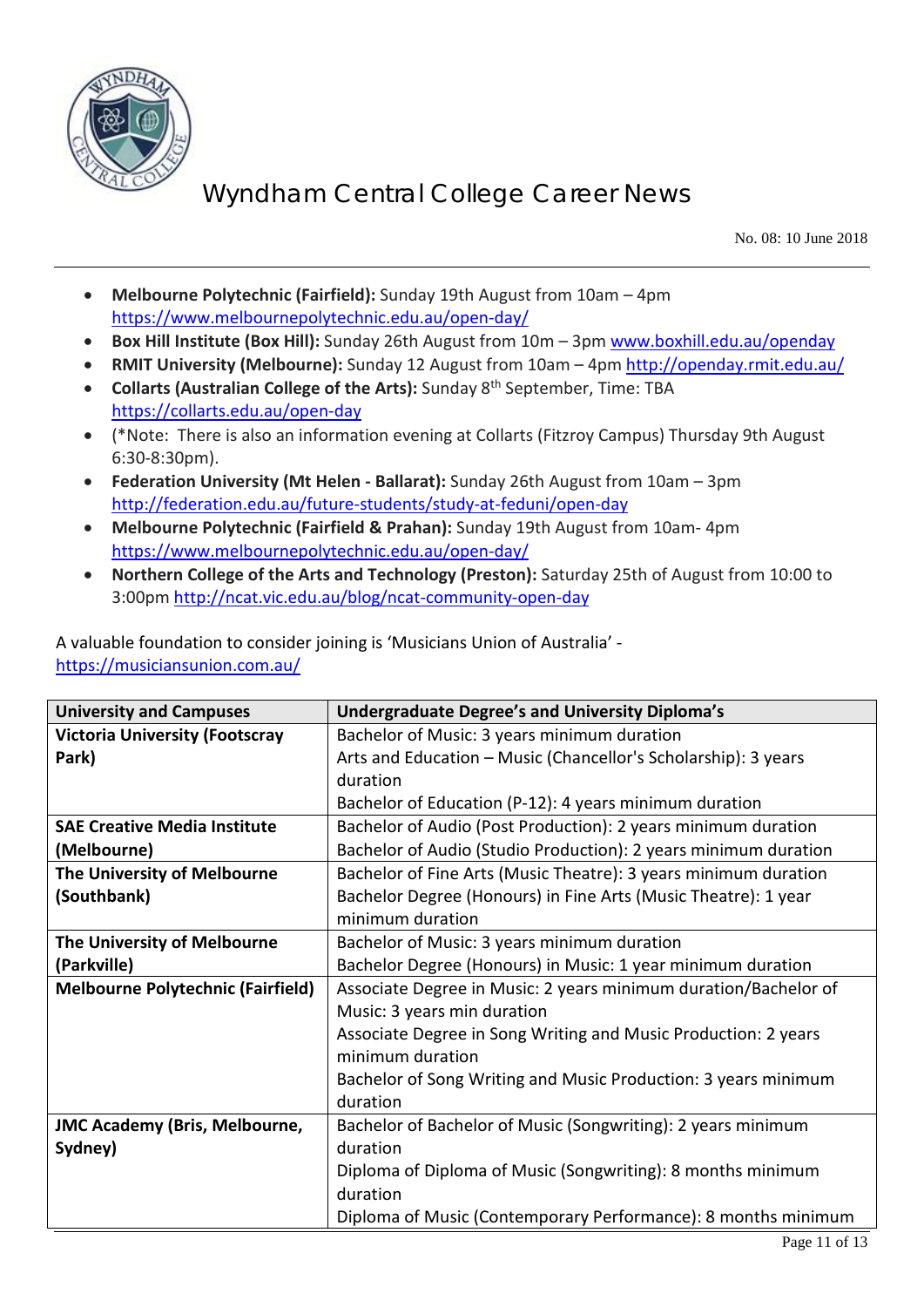

No. 08: 10 June 2018

|                                            | duration                                                                         |
|--------------------------------------------|----------------------------------------------------------------------------------|
|                                            | Bachelor of Music (Contemporary Performance): 2 years minimum                    |
|                                            | duration                                                                         |
| <b>Box Hill Institute (Box Hill)</b>       | Bachelor of Applied Music (Audio Production): 3 years minimum                    |
|                                            | duration                                                                         |
|                                            | Bachelor of Applied Business in Music Industry: 3 years minimum                  |
|                                            | duration                                                                         |
|                                            | Bachelor of Applied Music (Performance): 3 years minimum duration                |
| <b>SAE Creative Media Institute</b>        | Audio (Associate Degree)                                                         |
| (Melbourne)                                | Associate Degree in Audio (Post Production): 15 months minimum                   |
|                                            | duration                                                                         |
|                                            | Associate Degree in Audio (Studio Production): 15 months minimum                 |
|                                            | duration                                                                         |
|                                            | Diploma of Audio Production: 7 months minimum duration                           |
|                                            | Diploma of Music Production: 7 months minimum duration                           |
| <b>RMIT University (Melbourne)</b>         | Bachelor of Arts (Music Industry): 3 years minimum duration                      |
| <b>Collarts (Australian College of the</b> | Bachelor of Arts (Music): 2 years minimum duration                               |
| Arts)                                      | Diploma of Arts (Music): 7 months minimum duration                               |
| <b>South Melbourne</b>                     | Bachelor of Arts (Music) and Bachelor of Applied Business                        |
|                                            | (Entertainment Management): 3 years minimum duration (double                     |
|                                            | degree)                                                                          |
| <b>Federation University (Mt Helen -</b>   | Bachelor of Music Theatre: 3 years minimum duration                              |
| <b>Ballarat)</b>                           |                                                                                  |
| Institution                                | <b>VET Course</b>                                                                |
| <b>Victoria University (Footsgray</b>      | Advanced Diploma of Music Industry: 1 year minimum duration                      |
| Nicholson)                                 | Certificate IV in Music Industry: 1 year minimum duration                        |
|                                            | Diploma of Education Studies: 1 year minimum duration                            |
| <b>Melbourne Polytechnic (Fairfield</b>    | <b>Audio Production:</b>                                                         |
| & Prahan)                                  | Certificate IV in Music Industry: 6 months minimum duration                      |
|                                            | Advanced Diploma of Music Industry: 1 year minimum duration                      |
| <b>Kangan Institute of Tafe</b>            | Certificate II in Music: 0.5 year minimum duration                               |
| (Braodmeadows)                             | Certificate III in Music Course: 0.5 year minimum duration                       |
|                                            | Certificate IV in Music Course: 1 year minimum duration                          |
|                                            | Diploma of Music Course: 1 year minimum duration                                 |
| <b>Australian Guild of Music</b>           |                                                                                  |
|                                            | Certificate IV in Music: 1 year minimum duration                                 |
| <b>Education (Kooyong)</b>                 | Diploma of Music: 2 years minimum duration                                       |
|                                            | Advanced Diploma of Music: 3 years minimum duration                              |
| Northern College of the Arts and           | Certificate IV in Music Industry: 1 year minimum duration                        |
| <b>Technology (Preston)</b>                | Certificate IV in Music Instrument Making and Repair: 1 year<br>minimum duration |